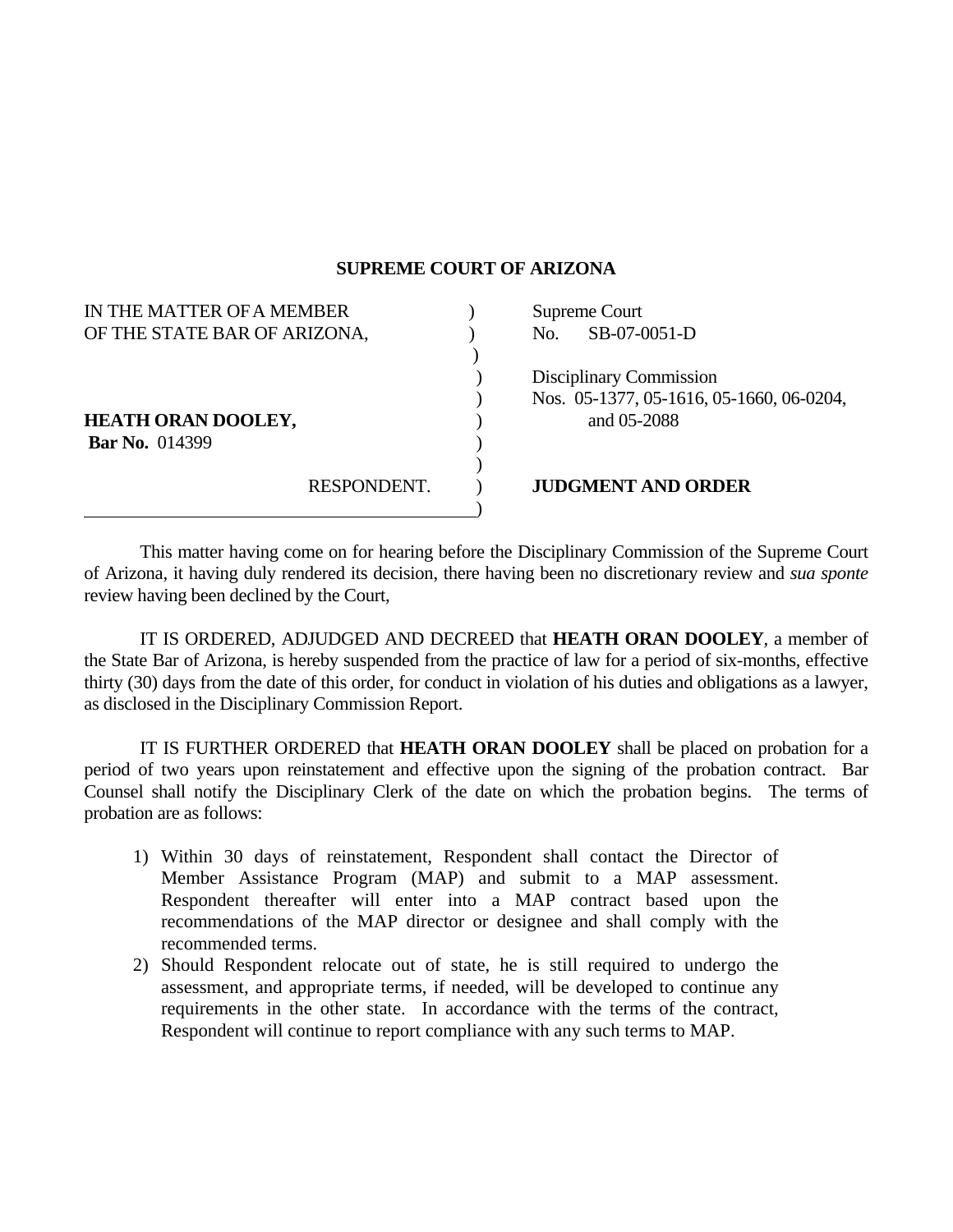Arizona Supreme Court No. SB-07-0051-D Page 2 of 3

- 3) Within 30 days of reinstatement, Respondent shall contact the Director of Law Office Management Assistance Program (LOMAP) and submit to a LOMAP audit of his office's calendaring procedures and client communication. Respondent thereafter will enter into a LOMAP contract based upon the recommendations of the LOMAP director or designee and shall comply with the recommended terms. Should Respondent relocate out of state, he will not be required to complete this term. However, should Respondent resume the practice of law in Arizona during the probationary period, Respondent shall immediately contact LOMAP and comply with this term.
- 4) Respondent shall complete the Ethics Enhancement Program (EEP) during the probationary period.
- 5) Respondent shall refrain from engaging in any conduct that would violate the Rules of Professional Conduct or other Rules of the Supreme Court of Arizona.
- 6) Respondent shall pay restitution in the amount of \$5,283.04.
- 7) Respondent shall pay the costs incurred in these disciplinary proceedings.
- 8) In the event that Respondent fails to comply with any of the foregoing conditions, and the State Bar receives information to that effect, bar counsel shall file with the Hearing Officer a Notice of Non-Compliance, pursuant to Rule 60(a)5, Ariz. R. Sup. Ct. The Hearing Officer shall conduct a hearing within thirty days after receipt of said notice, to determine whether the terms of probation have been violated and if an additional sanction should be imposed. In the event there is an allegation that any of these terms have been violated, the burden of proof shall be on the State Bar of Arizona to prove non-compliance by clear and convincing evidence.

 IT IS FURTHER ORDERED that **HEATH ORAN DOOLEY** shall pay restitution in the following amounts to the following individuals:

| George and Sharon Snyder | \$4,771.14 |
|--------------------------|------------|
| Mary Kohler              | \$511.90   |
|                          | \$5,283.04 |

 IT IS FURTHER ORDERED that Respondent shall comply with all the provisions of Rule 72, Rules of the Supreme Court of Arizona, including, but not limited to, Rule 72(a), which requires that Respondent notify all of his clients, within ten (10) days from the date hereof, of his inability to represent them and that he should promptly inform this Court of his compliance with this Order as provided in Rule 72(e).

 IT IS FURTHER ORDERED that Respondent shall comply with all rule provisions regarding reinstatement proceedings.